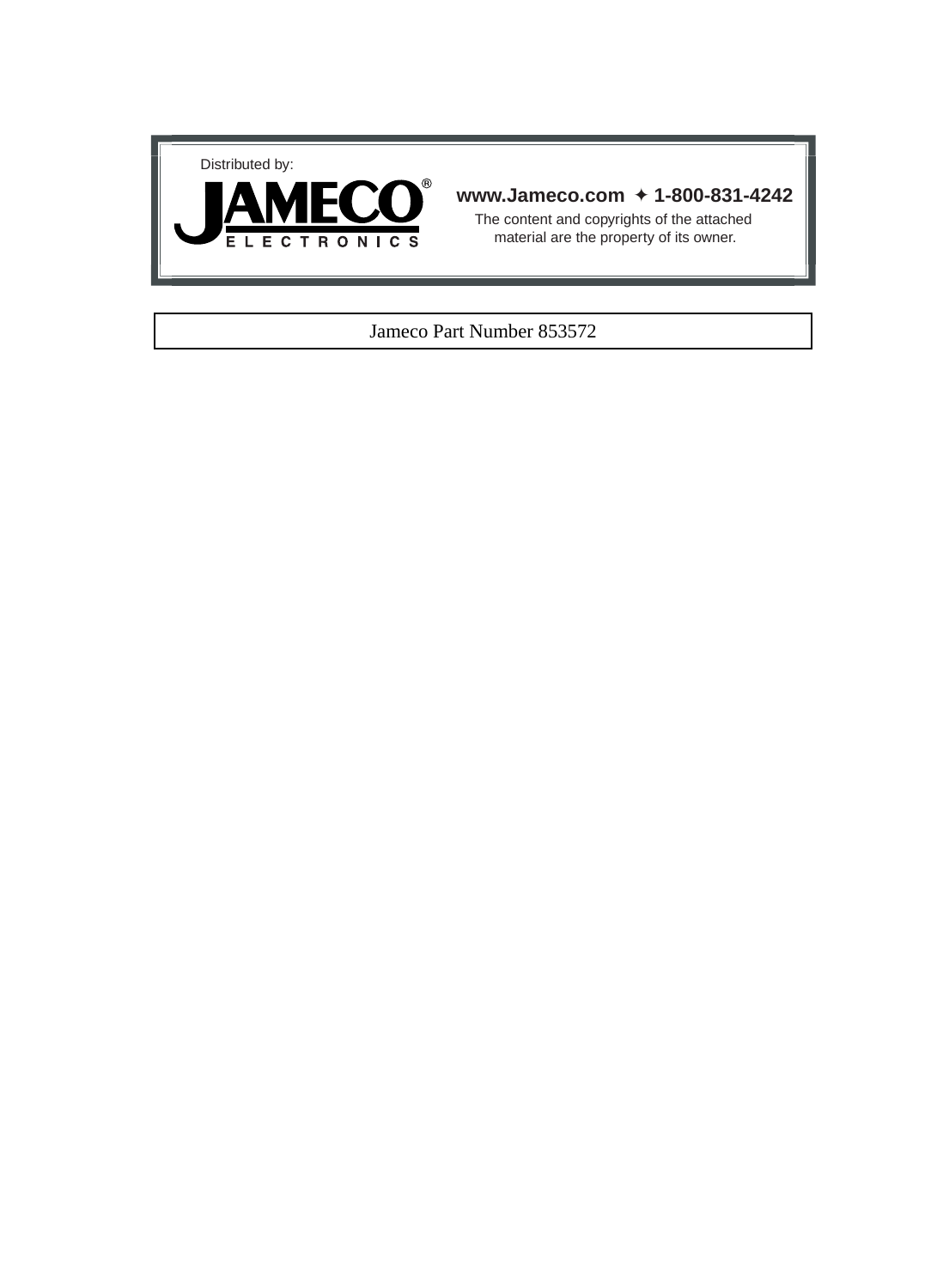

## **Features**

- Multiturn / Cermet / Industrial / Sealed
- 5 terminal styles
- Tape and reel packaging available
- Chevron seal design

**Product Dimensions**

■ [Listed on the QPL](http://www.bourns.com/pdfs/qualified_parts_numbers.pdf) for style [RJ24](http://www.bourns.com/pdfs/RJ24RJR24.pdf) per MIL-R-22097 and **RJR24** per High-Rel Mil-R-39035

#### ■ [Mounting hardware](http://www.bourns.com/pdfs/pnl_mnt.pdf) available (H-117P)

■ RoHS compliant\* version available

## **3296 - 3/8 " Square Trimming Potentiometer**

#### **Electrical Characteristics**

| Standard Resistance Range |                                                                   |
|---------------------------|-------------------------------------------------------------------|
|                           | 10 ohms to 2 megohms<br>(see standard resistance table)           |
|                           | Resistance Tolerance ±10 % std.                                   |
|                           | (tighter tolerance available)                                     |
|                           | Absolute Minimum Resistance                                       |
|                           |                                                                   |
|                           | (whichever is greater)                                            |
|                           | <b>Contact Resistance Variation</b>                               |
|                           | 1.0 % or 3 ohms max.                                              |
|                           | (whichever is greater)                                            |
| Adjustability             |                                                                   |
|                           | Resistance±0.05 %                                                 |
|                           |                                                                   |
|                           | Insulation Resistance 500 vdc.                                    |
|                           | 1,000 megohms min.                                                |
| Dielectric Strength       |                                                                   |
|                           |                                                                   |
|                           | 70,000 Feet350 vac                                                |
|                           | Effective Travel25 turns nom.                                     |
|                           |                                                                   |
|                           | <b>Environmental Characteristics</b>                              |
|                           | Power Rating (300 volts max.)                                     |
|                           |                                                                   |
|                           |                                                                   |
| Temperature Range         |                                                                   |
|                           |                                                                   |
|                           | Temperature Coefficient ±100 ppm/°C                               |
|                           | Seal Test85 °C Fluorinert <sup>+</sup>                            |
|                           | HumidityMIL-STD-202 Method 103<br>96 hours                        |
|                           |                                                                   |
|                           | (2 % ATR, 10 Megohms IR)<br>Vibration20 G (1 % ΔTR; 1 % ΔVR)      |
|                           | Shock100 G (1 % ∆TR; 1 % ∆VR)                                     |
| Load Life                 |                                                                   |
|                           | 1,000 hours 0.5 watt @ 70 °C                                      |
|                           | (3 % ∆TR; 3 % or 3 ohms,                                          |
|                           | whichever is greater, CRV)                                        |
|                           | Rotational Life200 cycles                                         |
|                           | (4 % $\triangle$ TR; 3 % or 3 ohms,<br>whichever is greater, CRV) |

#### **Physical Characteristics**

| Torque 3.0 oz-in. max.              |
|-------------------------------------|
| Mechanical StopsWiper idles         |
| TerminalsSolderable pins            |
|                                     |
| Marking Manufacturer's              |
| trademark, resistance code,         |
| wiring diagram, date code,          |
| manufacturer's model                |
| number and style                    |
| Wiper50 % (Actual TR) ±10 %         |
| Flammability U.L. 94V-0             |
| Standard Packaging 50 pcs. per tube |
| Adjustment Tool H-90                |
|                                     |

**Common Dimensions**  $6.40 \pm 1.32$ 10.03 (.395)  $(0.252 \pm 0.052)$  $4.83 \pm .13$ 1.52  $\frac{.38}{(.015)}$ MIN. (.060)  $(0.190 \pm 0.005)$  $1.27 \pm 0.1$ ۱  $(0.050 \pm 0.004)$ 9.53 (.375) J 2.54 ٦  $1.27 \pm 0.1$ (.100) ADJ. SLOT  $(0.050 \pm 0.004)$  $\frac{2.54}{(.100)}$  2.19 DIA.  $(0.086)$  .56 (.022) X WIDE .51 ± .03 DIA.  $(0.020 \pm 0.001)$ X <u>(.030)</u> DEEP **3296P**







#### **How to Order 3296 W - 1 - 103 \_\_ LF** Model -Style Standard or Modified Product Indicator -1 = Standard Product Resistance Code Packaging Designator Blank = Tube (Standard)

- $R =$  Tape and Reel (X and W Pin Styles Only) A = Ammo Pack (X and W Pin Styles Only)
- Terminations
- $LF = 100 %$  Tin-plated (RoHS compliant) Blank = 90 % Tin / 10 % Lead-plated (Standard)

Consult factory for other available options.







TOLERANCES: ± 0.25 (.010) EXCEPT WHERE NOTED

DIMENSIONS ARE:  $\frac{MM}{M}$ (INCHES)

#### **Standard Resistance Table**

| <b>Resistance</b> | Resistance |
|-------------------|------------|
| (Ohms)            | Code       |
| 10                | 100        |
| 20                | 200        |
| 50                | 500        |
| 100               | 101        |
| 200               | 201        |
| 500               | 501        |
| 1.000             | 102        |
| 2.000             | 202        |
| 5.000             | 502        |
| 10,000            | 103        |
| 20.000            | 203        |
| 25,000            | 253        |
| 50,000            | 503        |
| 100,000           | 104        |
| 200,000           | 204        |
| 250,000           | 254        |
| 500,000           | 504        |
| 1.000.000         | 105        |
| 2.000.000         | 205        |

Popular values listed in boldface. Special resistances available.

\*RoHS Directive 2002/95/EC Jan 27 2003 including Annex. †"Fluorinert" is a registered trademark of 3M Co. Specifications are subject to change without notice. Customers should verify actual device performance in their specific applications.